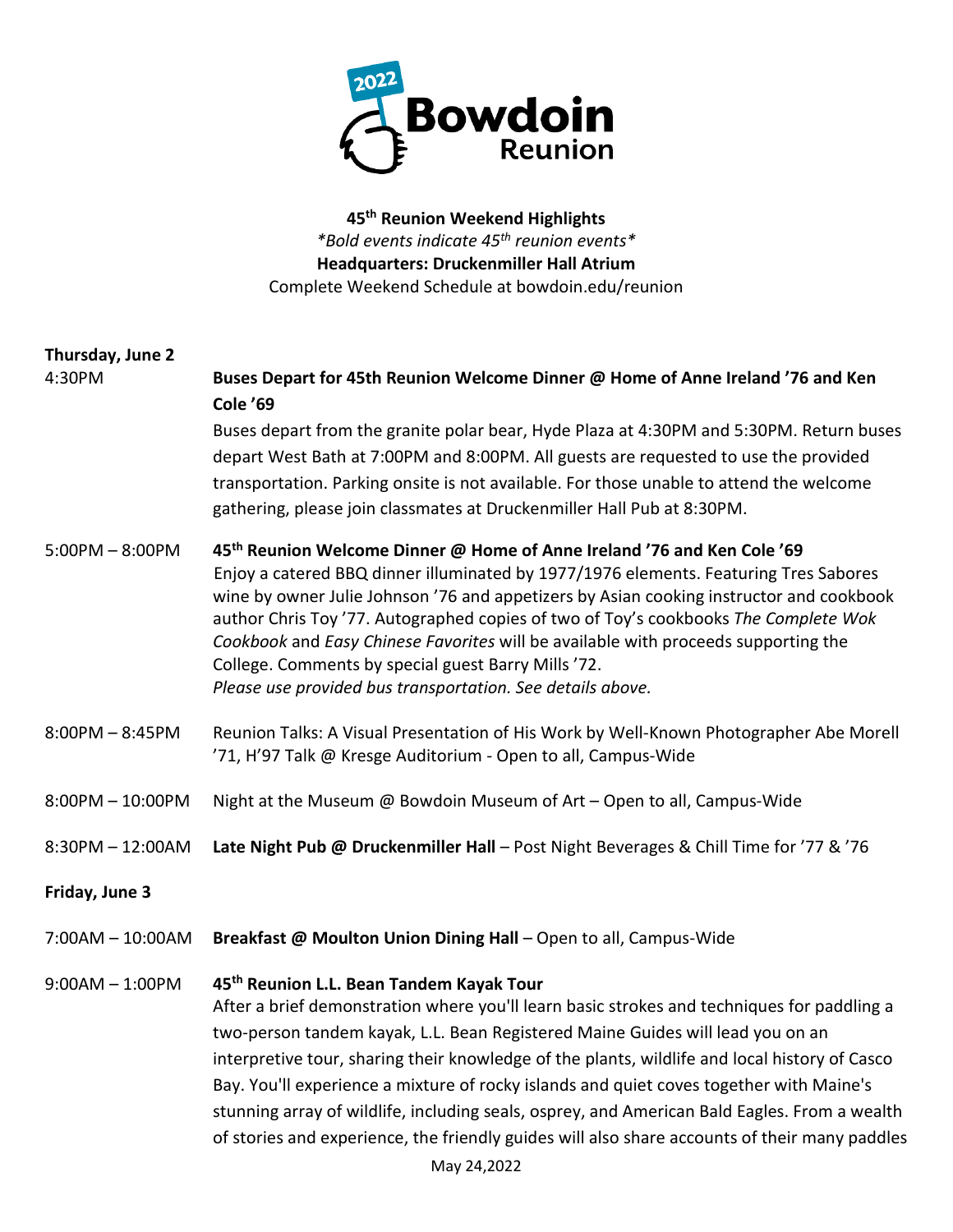across the state, giving you even more ideas for future trips. All equipment is included. This session can accommodate 28 guests. Meet at the L.L. Bean Paddling Center at 14 Marietta Ln, Freeport, ME.

## 10:00AM – 12:00PM **45th Reunion Bike Ride to Mere Point**

Join classmates for an opportunity to burn some calories with a class bike ride to Mere Point. The 7-mile trip is open to all abilities and will cover beautiful Midcoast Maine scenery. Bike rentals available through Gorham Ski & Bike. This session can accommodate up to 35 guests. Contact Morgan Dewey [\(morgan.dewey@morganstanley.com\)](mailto:morgan.dewey@morganstanley.com) or Stan Manousos [\(stan@andrettikarting.com\)](mailto:stan@andrettikarting.com) for ride details.

- 10:00AM 10:45AM Reunion Talks: "Gold and Glass: Medieval and Renaissance Enamels from the Wyvern Collection" with Sir Paul Ruddock H'19 @ The Bowdoin College Museum of Art
- 11:30AM 1:30PM **Lunch @ Moulton Union Dining Hall** Campus-Wide
- 1:30PM 3:30PM **45th Reunion Athletic Activity** "**Anything Goes" Olympics/Lawn Games Circa Senior Year** Check out Laurie's [Anything Goes Olympics](https://nam02.safelinks.protection.outlook.com/?url=https%3A%2F%2Fwww.dropbox.com%2Fs%2Feg9o6gnyyqt73zy%2F2021_BlackBerryFarms_OlympicsONLY.mp4%3Fdl%3D0&data=04%7C01%7Cllessard%40bowdoin.edu%7C8f926382b3ed4b951e8e08d9ee2a65ea%7C984e32e5f98a4600aa3227c3f948abe3%7C1%7C0%7C637802688872560057%7CUnknown%7CTWFpbGZsb3d8eyJWIjoiMC4wLjAwMDAiLCJQIjoiV2luMzIiLCJBTiI6Ik1haWwiLCJXVCI6Mn0%3D%7C2000&sdata=psmTJCOhg9XMbsQXRo8NAO8C9Ysnz%2FCmOEh71aw%2B4WM%3D&reserved=0) video for inspiration! Class of 1977 versus 1976! – Main Quad near the Chapel
- 2:00PM 2:45PM Reunion Talks: Persistent Memory: Physical and Social Landscapes at Bowdoin with Secretary of the College John Cross '76 @ Beam Classroom, Visual Arts Center – Campus-Wide
- 3:45PM 5:15PM **"The Art of Reuniting": 45th Reunion Art Exhibition Reception @ Lamarche Gallery** Join us for the opening reception of *The Art of Reuniting,* an exhibition featuring artists from the Classes of '77 and '76. Abe Morell '71, H'97, world renown photographer, known for his use of camera obscura to capture land and cityscapes, has generously created two limited editions to be sold to the attending reunions classes. Each photograph will sell for \$750 and will be limited to two per person. All profits go to Bowdoin College's Scholarship Fund. Opening remarks by Abe Morell '71, H'97, President Clayton Rose, and Jill Shaw Ruddock '77.

Artists exhibiting include Riley Brewster '77, Hank Bristol '76, Kinney Frelinghuysen '76, Peter Garrison '77, Anne Ireland '76, Rich Martel, Jr. '76 (loaned by Jeff McCallum '76), and Anne Fernand Niles '77, P'15. Autographed copies of Betty Ann Hoehn's '76 newly published art book *Solace in Art* will also be available. A portion of the proceeds from this exhibition will support the College's Scholarship Fund.

- 5:00PM 6:30PM **45th Reunion Cocktail Reception @ Druckenmiller Hall Atrium** Entertainment by professional magician Aaron Davies.
- 6:30PM 8:15PM **45th Reunion Global Gastronomic Experience @ Cleaveland Quad Tent**
- 8:30PM 9:30 PM **Livingston Taylor Concert @ Walker Museum Steps** Provided courtesy of the generosity of the Classes of 1976 and 1977.
- 9:30PM 12:00AM **Late Night Pub @ Druckenmiller Hall**  Post-concert R&R plus greeting of late arrivals.

May 24,2022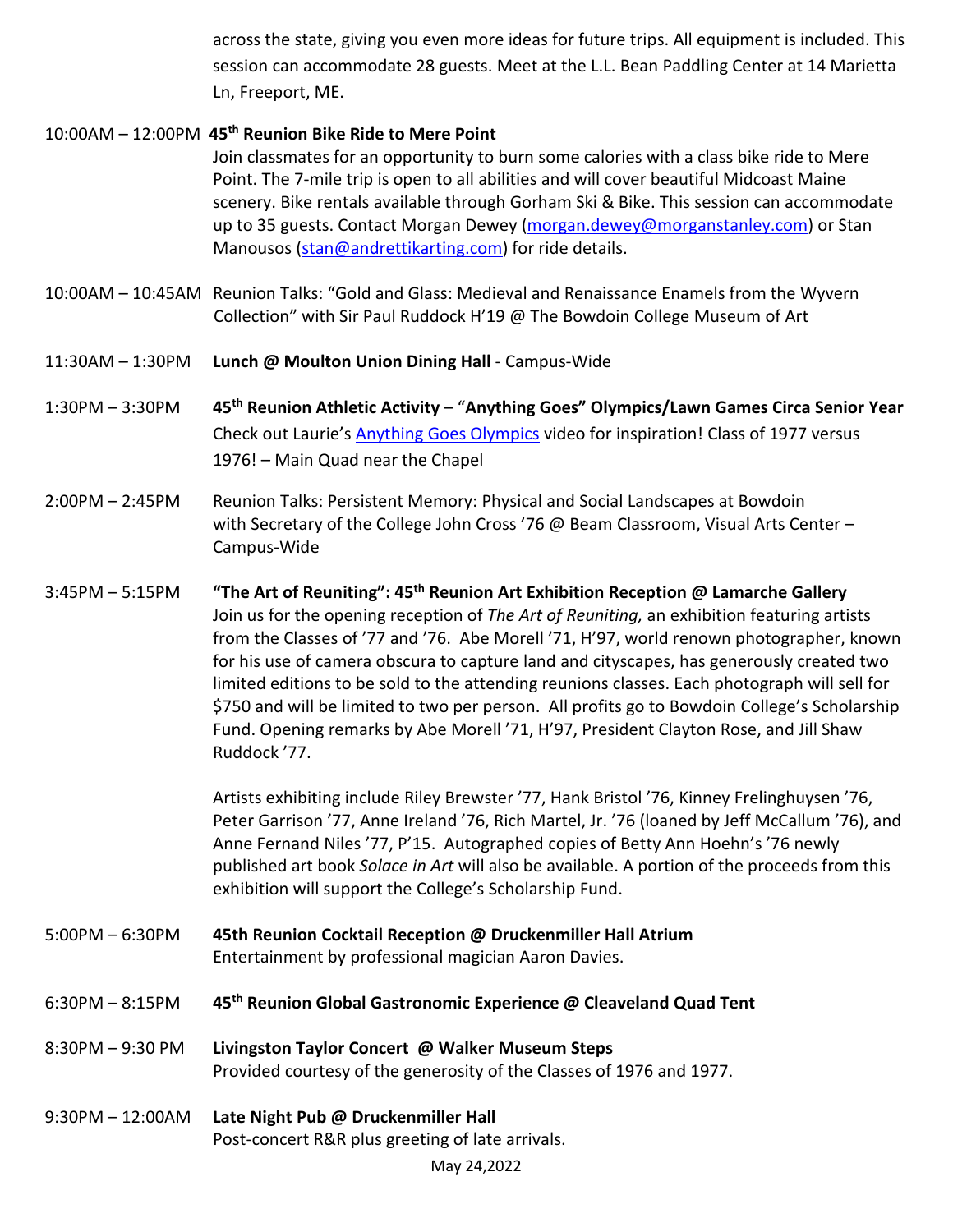## **Saturday, June 4**

7:00AM – 9:15AM **Breakfast @ Moulton Union Dining Hall** – Campus-Wide

## 8:00AM – 9:17AM **Morning Walk at Brunswick Landing** (77/76 minutes-LOL)

Meet at the parking lot of Flight Deck Brewing, 11 Atlantic Avenue in Brunswick. Join classmates for a walk on the grounds of the Brunswick Naval Station, an area that was closed to civilians until its decommissioning in 2011 after the Navy moved out in 2009. This walk is appropriate for all fitness levels and will be at a casual pace along sidewalks. Enjoy the fresh air, visit with classmates, and see the recent commercial development which is now known as Brunswick Landing. Then, make your way to Watson Arena for the Reunion Convocation ceremony beginning at 10:30am. Muffins and mimosas will be available at Watson Arena beginning at 9:30am. Comfortable shoes, light layers, and water are recommended.

- 9:30AM 10:30AM **Mimosas & Muffins at Watson Arena** Campus wide
- 10:30AM **Reunion Convocation – Sidney J. Watson Arena** President Rose highlights the year, and the College presents its most prestigious alumni recognition awards. Help us honor 45<sup>th</sup> reunion classmate D. Ellen Shuman '76, recipient of the Alumni Service Award, the highest honor given by the Alumni Council.
- 11:30AM 1:30PM **Reunion Lunch @ Farley Field House** Campus-Wide
- 1:00PM 4:30PM Afternoon on the Quad Bowdoin Brewfest, live music, ice cream, and games Campus-Wide
- 2:30PM 3:15PM Reunion Talks: Beth Kowitt '07 Moderates a Discussion with Bowdoin President Clayton Rose @ Kanbar Auditorium, Studzinski Recital Hall – Campus-Wide Join *Fortune* magazine Senior Editor Beth Kowitt '07 for a far-ranging conversation with President Clayton Rose about Bowdoin today and the challenges and opportunities ahead. Questions from the audience are welcome and encouraged!
- 3:30PM 4:15PM **45th Reunion Talk**: **Spiritual Life at Bowdoin** Cleaveland 151, Druckenmiller Hall With about 40 religious/spiritual traditions represented in the student body, how does Bowdoin help students stay in relationship with the religious selves that they brought with them to the College? How does it support students who are seeking meaning outside of formal religion? How has it supported students through the spiritual and emotional crises of the deaths of two of their classmates during what was already a public health crisis? Speakers include Rev. Eduardo Pazos Palma, Assistant Dean of Student Affairs for Inclusion and Diversity and Director of Multicultural Student Life; Rev. Robert Ives '69, Bowdoin's former Director of Religious and Spiritual Life; Janet Lohman, Senior Vice President and Dean for Student Affairs; and moderated by Macauley Lord '77.
- 4:00PM **1794 Society Reception @ Cleaveland House Lawn** *Open to 1794 Society members and Reunion volunteers*